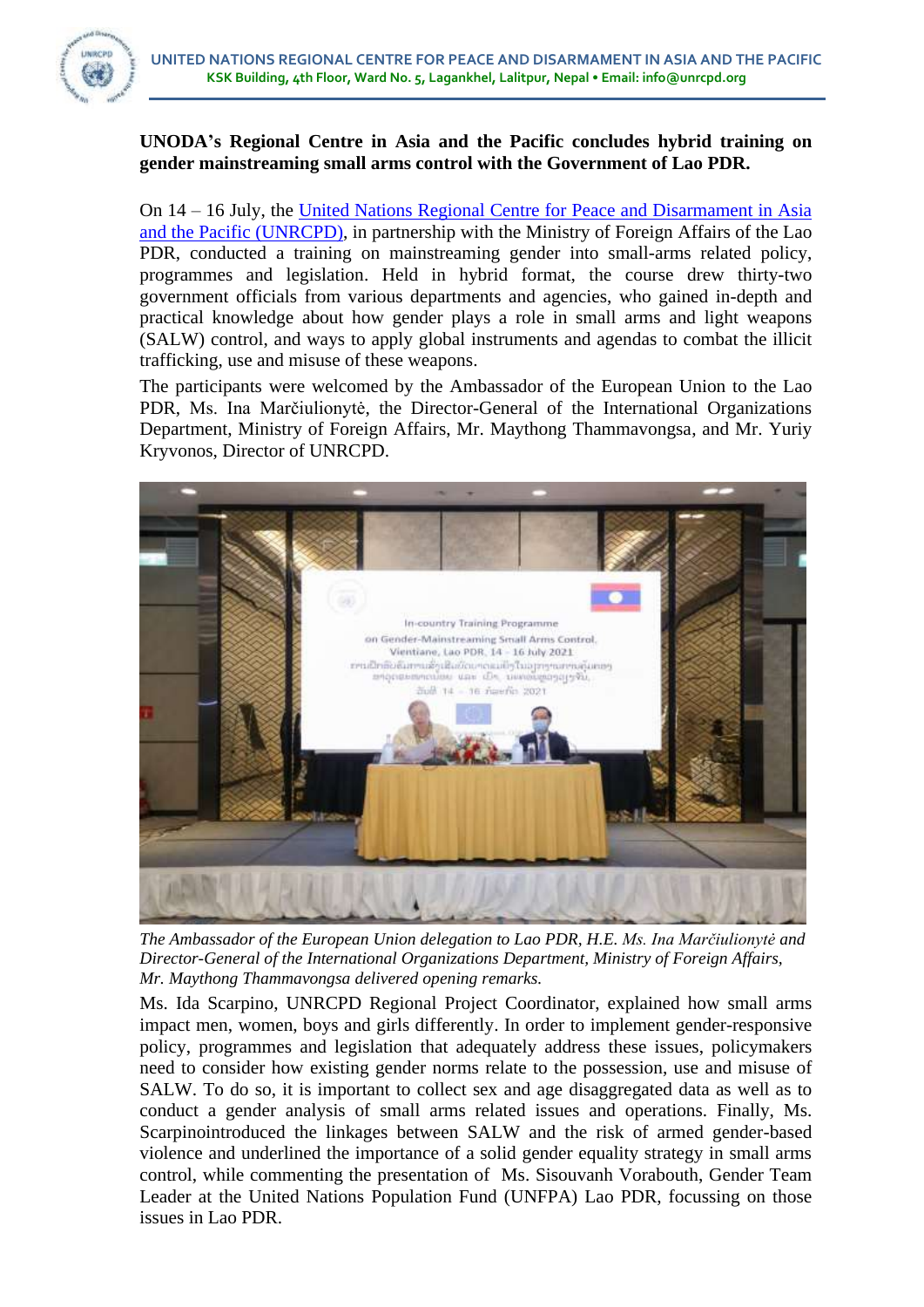The presentations were followed by practical exercises to explore gender dynamics in Lao PDR and their evolution over time, including the role of women and men in the security and defence sector and the equal authorization for them to carry weapons while on duty. Participants were also introduced to a SALW survey template and methods to conduct critical national data analysis related to small arms and gender issues.



*In working groups, participants conducted practical exercises related to gender analysis and small arms control.* 

On the second day, presenters focused on ways to design gender responsive SALW control at the policy and regulatory framework level, and briefed on the [Seventh Biennial](https://meetings.unoda.org/meeting/poa-bms7-2021/)  [Meeting of States \(BMS7\).](https://meetings.unoda.org/meeting/poa-bms7-2021/) UNRCPD presented its project activities to provide technical and legal assistance to Member States for the implementation of global instruments on SALW control, such as the [UN Programme of Action to Prevent, Combat and Eradicate](https://www.un.org/disarmament/convarms/salw/programme-of-action/)  [the Illicit Trade in Small Arms and Light Weapons \(PoA\),](https://www.un.org/disarmament/convarms/salw/programme-of-action/) and the [Arms Trade Treaty](https://thearmstradetreaty.org/) [\(ATT\).](https://thearmstradetreaty.org/) Participants then reviewed relevant national policies and laws and provided input to Lao PDR's first national report on the UN PoA.

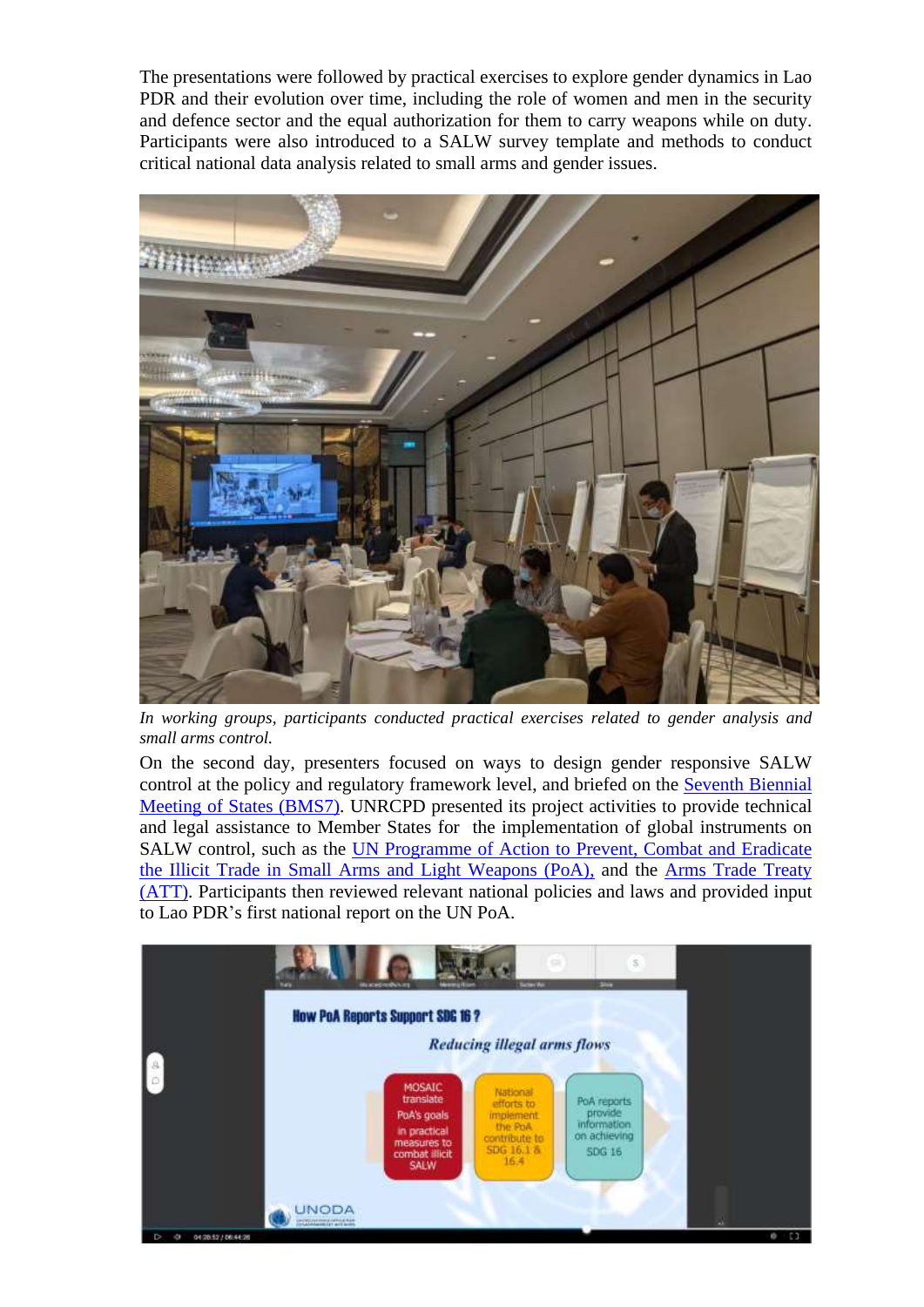*Mr Yuriy Kryvonos, Director of UNRCPD, explained how the UN Programme of Action on Small Arms and Light Weapons supports the 2030 Agenda for Sustainable Development and Sustainable Development Goal (SDG) 16 in particular.* 



*Participants and trainers discussed the results of the exercises held in the afternoon sessions.* 



*Ms. Venephet Philathong, UN Political and Security Affairs Officer at the Ministry of Foreign Affairs of Lao PDR, presented the results of the exercises on the relevant normative framework and the first national report on the UN PoA.*

On the third day, participants discussed practical steps to include gender-responsive approaches in operational small arms control measures, including women's participation in this field. In this context, Ms. Gaelle Demolis, UN Women Regional Office for Asia and the Pacific, delivered a presentation on women in law enforcement in the ASEAN region.